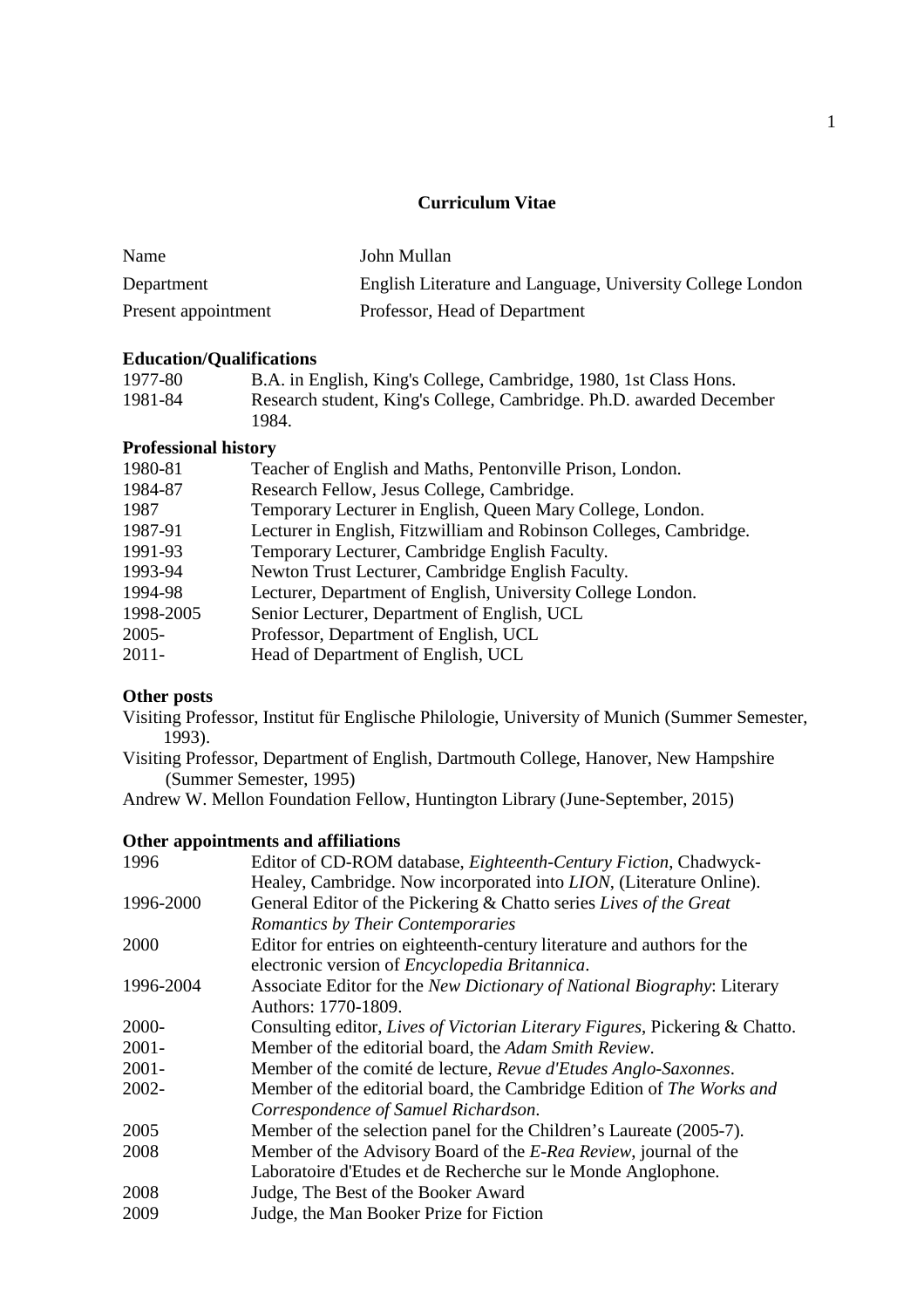| 2013                     | Member of the Advisory Board of the Journal for the Italian Society of                                                                                                                                                                                                                          |
|--------------------------|-------------------------------------------------------------------------------------------------------------------------------------------------------------------------------------------------------------------------------------------------------------------------------------------------|
|                          | University Professors of English literature (ANDA)                                                                                                                                                                                                                                              |
| $\bigcap_{n=1}^{\infty}$ | $\mathbf{M}$ if $\mathbf{M}$ is the contract of $\mathbf{M}$ if $\mathbf{M}$ if $\mathbf{M}$ if $\mathbf{M}$ if $\mathbf{M}$ if $\mathbf{M}$ if $\mathbf{M}$ if $\mathbf{M}$ if $\mathbf{M}$ if $\mathbf{M}$ if $\mathbf{M}$ if $\mathbf{M}$ if $\mathbf{M}$ if $\mathbf{M}$ if $\mathbf{M}$ if |

| $2015 -$<br>Member of International Advisory Board, Universita Ca' Foscari, Venice |  |
|------------------------------------------------------------------------------------|--|
|------------------------------------------------------------------------------------|--|

Patron of the London Jane Austen Society

Patron of the English and Media Centre

| Member of the Advisory Board for the British Library education website Discovering |  |  |
|------------------------------------------------------------------------------------|--|--|
| Literature                                                                         |  |  |

External assessor for Oxford University Press (over 30 occasions since 1995)

External assessor for Cambridge University Press

External assessor for Yale University Press

External assessor for Princeton University Press

- External assessor for *Eighteenth-Century Fiction*
- External assessor for AHRC Research Grant (2009)
- External assessor for Postdoctoral Fellowship for the Irish Research Council for Humanities and Social Sciences (2011)

Assessor for senior promotions for the Universities of Exeter, Keele, Queen Mary University of London, Royal Holloway and St Andrews

Assessor for Research Fellowship competitions at Universities of Cambridge and Oxford (c. 15 occasions)

Advisor on English Literature A-level syllabus, OCR examining board Member of Strategic Advisory Group on A-level reform, Edexcel examining board

#### **Prizes, awards and other honours**

| 1980          | Honorary Senior Scholarship and Rylands Prize for English, King's College |  |  |
|---------------|---------------------------------------------------------------------------|--|--|
|               | Cambridge                                                                 |  |  |
| 1990          | Fellowship, William Andrews Clark Memorial Library, UCLA, Los Angeles     |  |  |
| <b>Grants</b> |                                                                           |  |  |
| 2003-5        | Leverhulme Trust Major Research Fellowship (worth £87,000).               |  |  |

#### **Research**

My research has been predominantly on the Eighteenth Century, though I have published on Restoration Literature (Dryden) and writing of the Romantic period (Shelley and Austen), and have developed an expertise in contemporary fiction.

 My PhD was on the importance of sentimentalism in eighteenth-literature. This led to my book *Sentiment and Sociability. The Language of Feeling in the Eighteenth Century*. Examining the cult of sensibility in the eighteenth century, it gives prominence to the work of Samuel Richardson and Laurence Sterne, while also accounting for the influence of contemporary philosophical theories of moral sentiment. It has become a standard critical work, being reprinted in paperback twice.

 My interest in eighteenth-century popular fiction led to my OUP volume *Eighteenth-Century Popular Culture*. This is an anthology of rare material, most of it not republished since it first appeared, which is chosen to illustrate the variety of popular culture in the period. The book examines particular themes (such as crime or religious enthusiasm) by telling particular stories (of the career of a notorious criminal or the exploits of a religious sect). A good deal of the material is recovered from contemporary newspapers.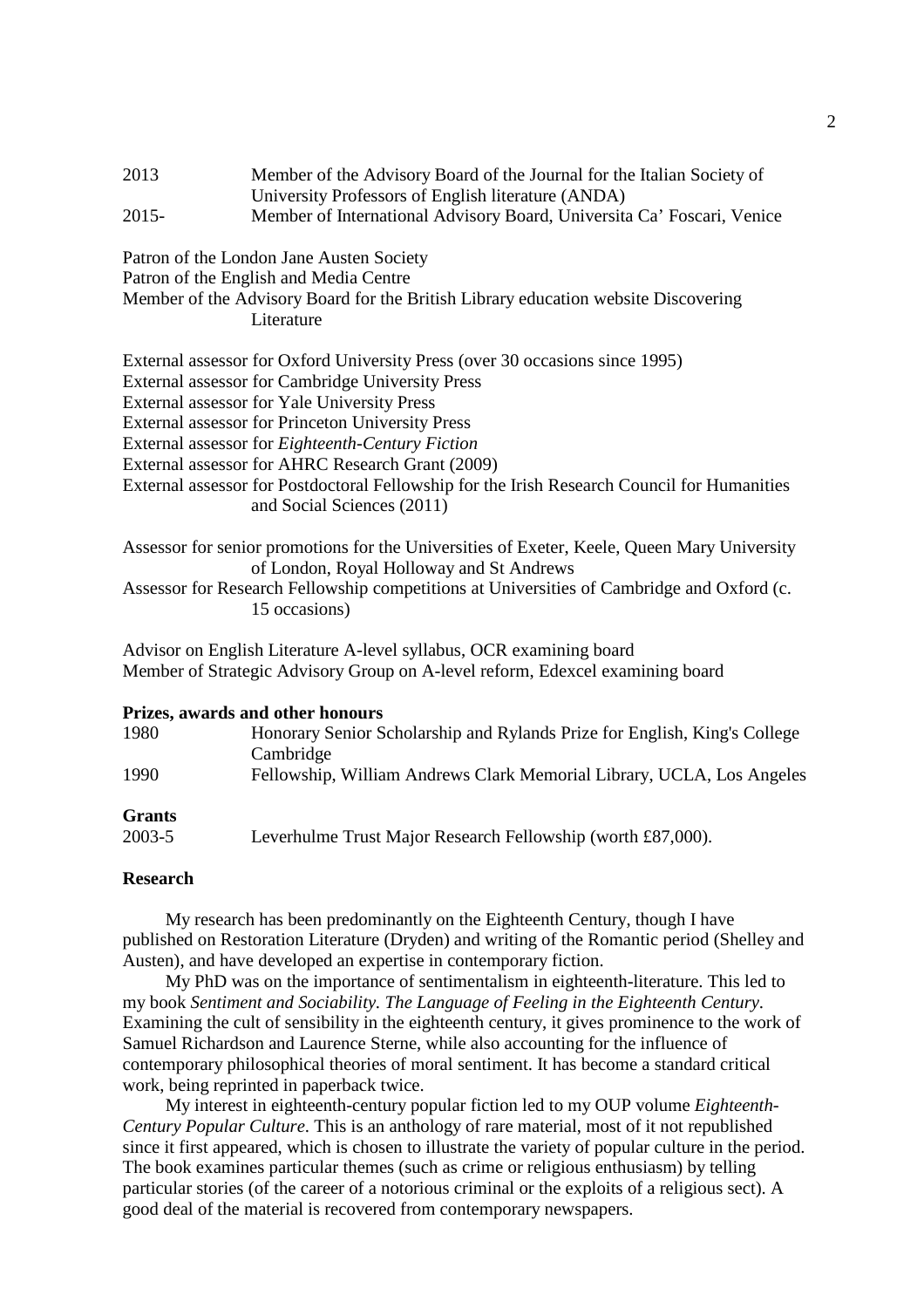I continued to be particularly interested in the development of the eighteenth-century novel, and several of my subsequent essays, articles and critical editions have flowed from this. I have worked extensively on Defoe, editing *Memoirs of a Cavalier* (1991) and *Roxana* (1996) for OUP and completing scholarly editions of his *The Political History of the Devil* (2004) and *A Journal of the Plague Year* (2008) for Pickering & Chatto's edition of Defoe's *Works.*

 My interest in the development of the English novel led to my writing a weekly column on contemporary fiction for the Guardian. It also led to my book *How Novels Work* (2006) for Oxford University Press, in which formal aspects of a novel's organization are illustrated with examples from recent fiction, and from well-known novels of the last three centuries. It shows how the formal restiveness of recent literary fiction draws on the initial experiments of the classics of British and European.

 I received my Leverhulme Trust Major Research Fellowship in order to complete a history of literary anonymity, which was published by Faber and Faber in December 2007. *Anonymity. A Secret History of English Literature* discusses notable works of English Literature that were first published anonymously or pseudonymously, ranging from the sixteenth century to the present. Its chronological span is a direct consequence of the range of teaching in different periods required by the BA course taught in the UCL English Department.

 My most recent monograph is *What Matters in Jane Austen?* (Bloomsbury, 2012), a close study of the formal ingenuity of Austen's novels. This analysis of the devices of plot, theme and dialogue in her fiction leads to a demonstration of her audacity as an experimental novelist.

 I am currently writing the volume on the Eighteenth Century (1709-1784) for the new Oxford English Literary History. This 150,000 work will be one in a series designed to be standard guides for academics and students. It will be unlike comparable literary histories of the period in its emphasis on the history of reading as well as the history of writing. As well as finding out about the work of the period's most interesting writers, the reader will understand better the role of booksellers, printers, patrons, reviewers and literary circles. The is structured not by author or running chronology, but by different forms of innovation (e.g. popular fiction, Enlightenment prose) or inheritance (e.g. mock-epic, the influence of Shakespeare). I have completed c. 60,000 words and aim to complete the book during my forthcoming year of research leave (2015-16).

#### **Publications**

| <b>Books</b> |                                                                                                                                                                               |
|--------------|-------------------------------------------------------------------------------------------------------------------------------------------------------------------------------|
| 1988         | Sentiment and Sociability. The Language of Feeling in the Eighteenth Century,<br>Oxford University Press. Reprinted in paperback, 1990 and 1997. 261 pp.                      |
| 1996         | Lives of the Great Romantics by Their Contemporaries. Shelley, Pickering &<br>Chatto. $xxxiv + 419$ pp.                                                                       |
| 2000         | <i>Eighteenth-Century Popular Culture. A Selection, Oxford University Press</i><br>(jointly with Dr Christopher Reid of Queen Mary & Westfield College,<br>London). $311$ pp. |
| 2006         | <i>How Novels Work</i> , Oxford University Press. Reprinted in paperback 2008. 346 pp.                                                                                        |
| 2007         | Anonymity. A Secret History of English Literature. UK, Faber and Faber.<br>US, Princeton University Press. 374 pp.                                                            |
| 2012         | What Matters in Jane Austen? Bloomsbury, 342 pp.                                                                                                                              |

#### **Edited Books**

1996 World's Classics edition of Daniel Defoe's *Roxana*, with introduction, notes and textual history, Oxford University Press. 55 pp.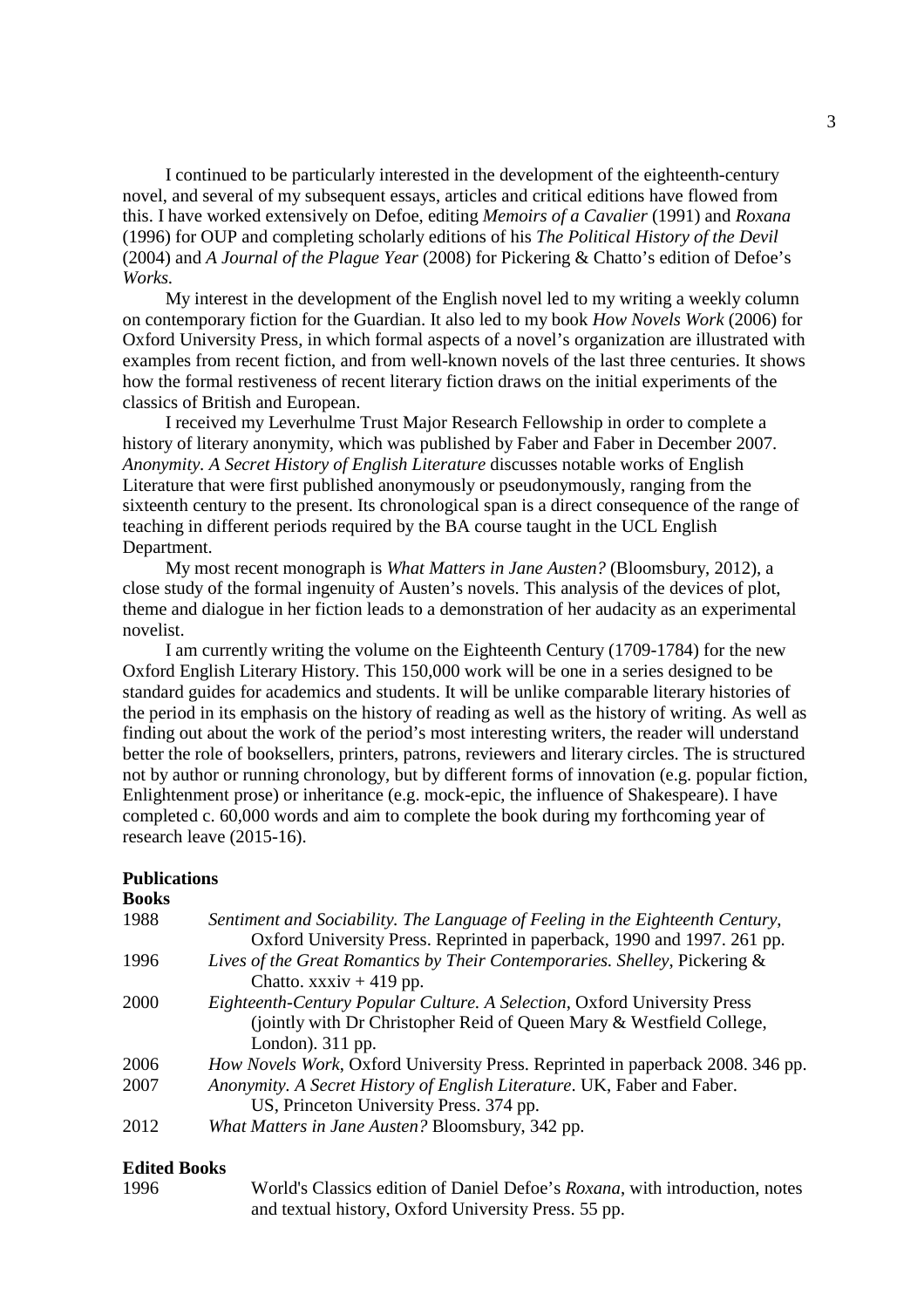| 2004 | Daniel Defoe's The Political History of the Devil for the Pickering & Chatto |
|------|------------------------------------------------------------------------------|
|      | Works of Daniel Defoe, ed. P.N. Furbank and W.R. Owens: introduction,        |
|      | notes and textual notes. 63 pp.                                              |
| 2009 | Daniel Defoe's A Journal of the Plague Year for the Pickering & Chatto       |
|      | Works of Daniel Defoe, ed. P.N. Furbank and W.R. Owens                       |
| 2009 | World's Classics edition of Samuel Johnson's Lives of the Poets, with        |
|      | introduction, chronology and notes, Oxford University Press                  |

# **Introductions to Books**

| 1991 | Introduction (with Bibliography and Chronology) to World's Classics           |
|------|-------------------------------------------------------------------------------|
|      | edition of Daniel Defoe's Memoirs of a Cavalier, Oxford University Press.     |
|      | 30 pp.                                                                        |
| 1991 | Introduction (with Bibliography and Chronology) to Daniel Defoe's <i>Moll</i> |
|      | Flanders, Everyman. 29 pp.                                                    |
| 1992 | Introduction (with Bibliography and Chronology) to Daniel Defoe's             |
|      | Robinson Crusoe, Everyman. 29 pp.                                             |
| 2010 | Introduction to Maria Edgeworth's Helen, SortOf Books. 8 pp.                  |
| 2011 | Introduction to Maria Edgeworth's Patronage, SortOf Books. 8 pp.              |
| 2013 | Introduction to William Golding's The Spire, Faber and Faber, 6 pp.           |
|      |                                                                               |

# **Chapters in Books**

| 1987 | 'Hume, Smith, and Henry Mackenzie', in The History of Scottish Literature.                                                                                                                                                                                        |
|------|-------------------------------------------------------------------------------------------------------------------------------------------------------------------------------------------------------------------------------------------------------------------|
|      | Volume II: 1660-1800, ed. A. Hook, Aberdeen University Press: 273-88.                                                                                                                                                                                             |
| 1993 | The Gender of Knowledge: Women and Newtonianism, 1690-1760,' in A                                                                                                                                                                                                 |
|      | Question of Identity. Women, Science, and Literature, ed. Marina Benjamin,                                                                                                                                                                                        |
|      | Rutgers University Press, New Brunswick, NJ: 41-56.                                                                                                                                                                                                               |
| 1994 | Entries on eighteenth-century literature in A Dictionary of Eighteenth-Century                                                                                                                                                                                    |
|      | World History, ed. Jeremy Black and Roy Porter, Penguin. 23 entries, c. 10                                                                                                                                                                                        |
|      | pp.                                                                                                                                                                                                                                                               |
| 1996 | 'Sentimental novels', in The Cambridge Companion to the Eighteenth-Century                                                                                                                                                                                        |
|      | Novel, ed. John Richetti, Cambridge University Press: 236-54.                                                                                                                                                                                                     |
| 1997 | 'Feelings and Novels', in Rewriting the Self. Histories from the Renaissance to the<br>present, Routledge: 119-31.                                                                                                                                                |
| 1997 | 'Samuel Richardson', 62 records of critical works for the electronic database,                                                                                                                                                                                    |
|      | Annotated Bibliography for English Studies, Volume 305, Neoclassicism to<br>Sensibility, ed. Brean Hammon and Melvyn New, Swets & Zeilinger, Lisse,                                                                                                               |
|      | NL.                                                                                                                                                                                                                                                               |
| 1997 | 'Sensibility and literary criticism', in The Cambridge History of Literary Criticism.<br>Volume IV The Eighteenth Century, ed. H.B. Nisbet and Claude Rawson,                                                                                                     |
| 1998 | Cambridge University Press: 419-33.                                                                                                                                                                                                                               |
|      | 'Swift, Defoe and narrative forms', in The Cambridge Companion to English<br>Literature, 1650-1740, ed. Stephen Zwicker, Cambridge University Press:                                                                                                              |
|      | 250-75.                                                                                                                                                                                                                                                           |
| 2003 | 'The Enlightenment, 1697-1800', in History in Quotations, ed. M.J. Cohen and<br>John Major, Cassell: 479-87.                                                                                                                                                      |
| 2004 | 'Dryden and anonymity', in The Cambridge Companion to Dryden, ed. Stephen<br>Zwicker, Cambridge University Press: 156-80.                                                                                                                                         |
| 2004 | Contributions, mainly on $18^{th}$ -century English writers, to the <i>New Dictionary of</i><br>National Biography. Articles on James Cawthorn, William Heard, Robert<br>Hitchcock, Mary Locke and Mary Scott, as well as the 20th-century poet<br>Patricia Beer. |
|      |                                                                                                                                                                                                                                                                   |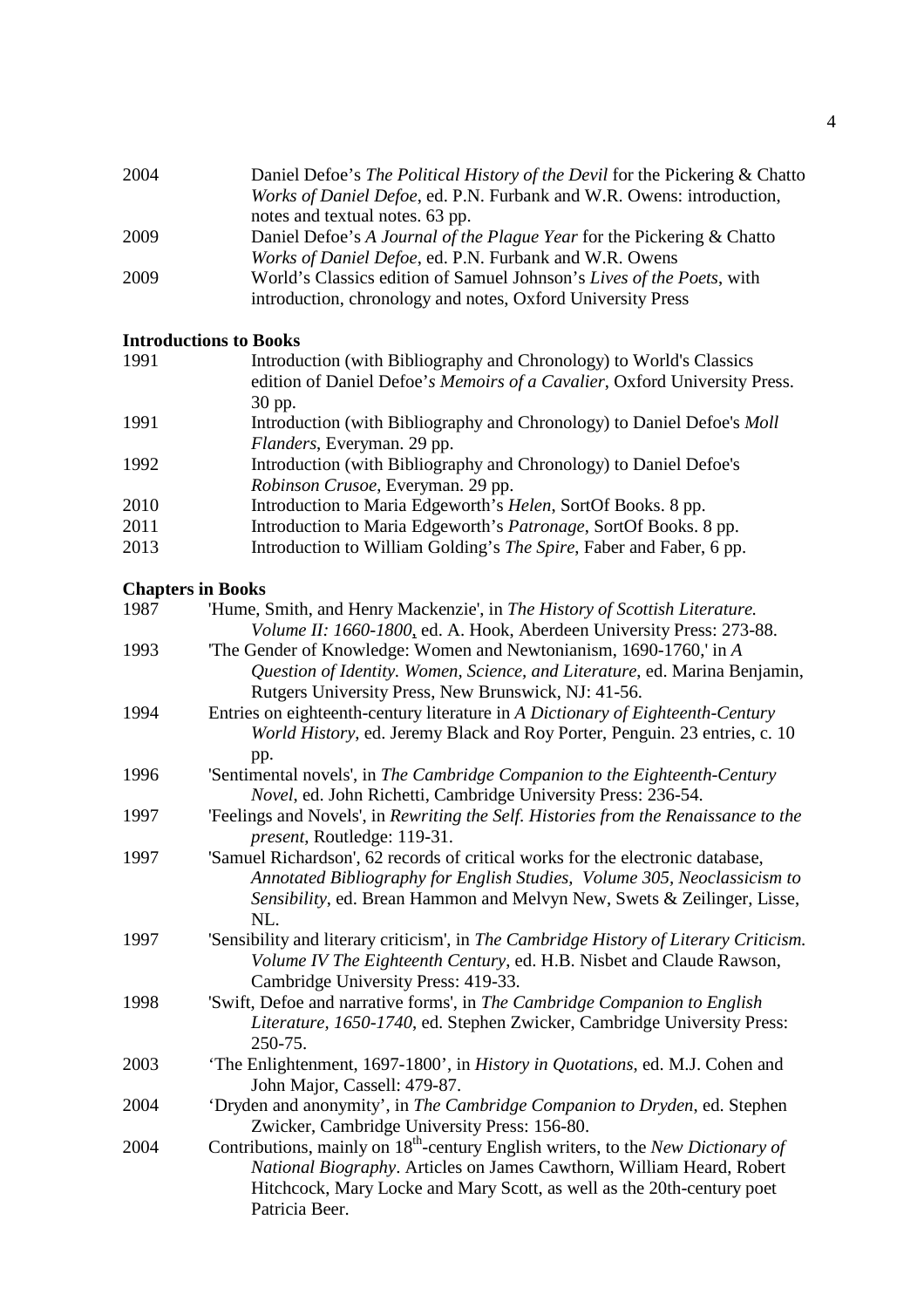| 2005 | 'Psychology' in <i>Contexts and Commentaries</i> , a companion volume in the    |
|------|---------------------------------------------------------------------------------|
|      | Cambridge Edition of the Works of Jane Austen, ed. Janet Todd, Cambridge        |
|      | University Press: 377-86.                                                       |
| 2009 | 'On First Reading Never Let Me Go'. in Kazuo Ishiguro: Contemporary Critical    |
|      | Perspectives, ed. Sean Matthews `and Sebastian Groes, Continuum Press:          |
|      | $104 - 113.$                                                                    |
| 2010 | 'Anonymity' in The Oxford Companion to the Book, ed. M. Suarez and H.           |
|      | Woudhuysen, Oxford University Press                                             |
| 2012 | 'Johnson's Fault Finding' in Samuel Johnson. The Arc of the Pendulum, ed. Lynda |
|      | Mugglestone and Freya Johnson, Oxford University Pess.                          |
|      |                                                                                 |

#### **Refereed articles**

| 1984 | 'Hypochondria and Hysteria; Sensibility and the Physicians', in The Eighteenth           |
|------|------------------------------------------------------------------------------------------|
|      | Century. Theory and Interpretation, Vol. 25, No. 2, Spring 1984: 141-74.                 |
| 1994 | 'Sterne's Comedy of Sentiments', in Bulletin de la Société d'Études Anglo-               |
|      | Américaines des XVII <sup>e</sup> et XVIII <sup>e</sup> Siécles, 38 (June 1994): 233-41. |

#### **Conference Proceedings**

| 'Richardson and the Limits of Expression', in Wilhelm G. Busse (ed.),                 |
|---------------------------------------------------------------------------------------|
| Anglistentag 1991 Düsseldorf. Proceedings (Tübingen: Max Niemeyer,                    |
| 1992): 132-42.                                                                        |
| 'How People Look in Jane Austen', in Annual Report of the Jane Austen Society,        |
| address given to the AGM of the Jane Austen Society, July 2007                        |
| 'Sisterly Chat', in <i>Persuasions. The Jane Austen Journal</i> , proceedings of 2009 |
| AGM of the Jane Austen Society of North America, Philadelphia                         |
|                                                                                       |

#### **Reviews**

I have reviewed for the following academic journals:

*American Journal of Sociology*, *British Journal of Eighteenth-Century Studies Eighteenth-Century Fiction Eighteenth-Century Scotland Journal of English and Germanic Philology Journal of European Studies Journal of the History of Psychiatry Modern Language Review Social History of Medicine Yearbook of English Studie*s.

I regularly review for *The Guardian*, and the *Evening Standard*, as well as for the *London Review of Books*, the *New Statesman* and the *Times Literary Supplement*.

#### **Invited talks**

- April 1990, 'Quacks and Projectors in the Eighteenth Century,' American Society of Eighteenth-Century Studies Annual Conference, Minneapolis.
- September 1991, 'Richardson and the Limits of Expression,' Anglistentag, Düsseldorf.
- February 1992, 'Quacks, Bubbles and Projectors', Restoration to Reform Seminar, Oxford University.

July 1993, 'Walter Scott's Anonymity,' Research Colloquium, University of Munich. November 1993, 'Fiction of the Enlightenment,' Conference on Enlightenment and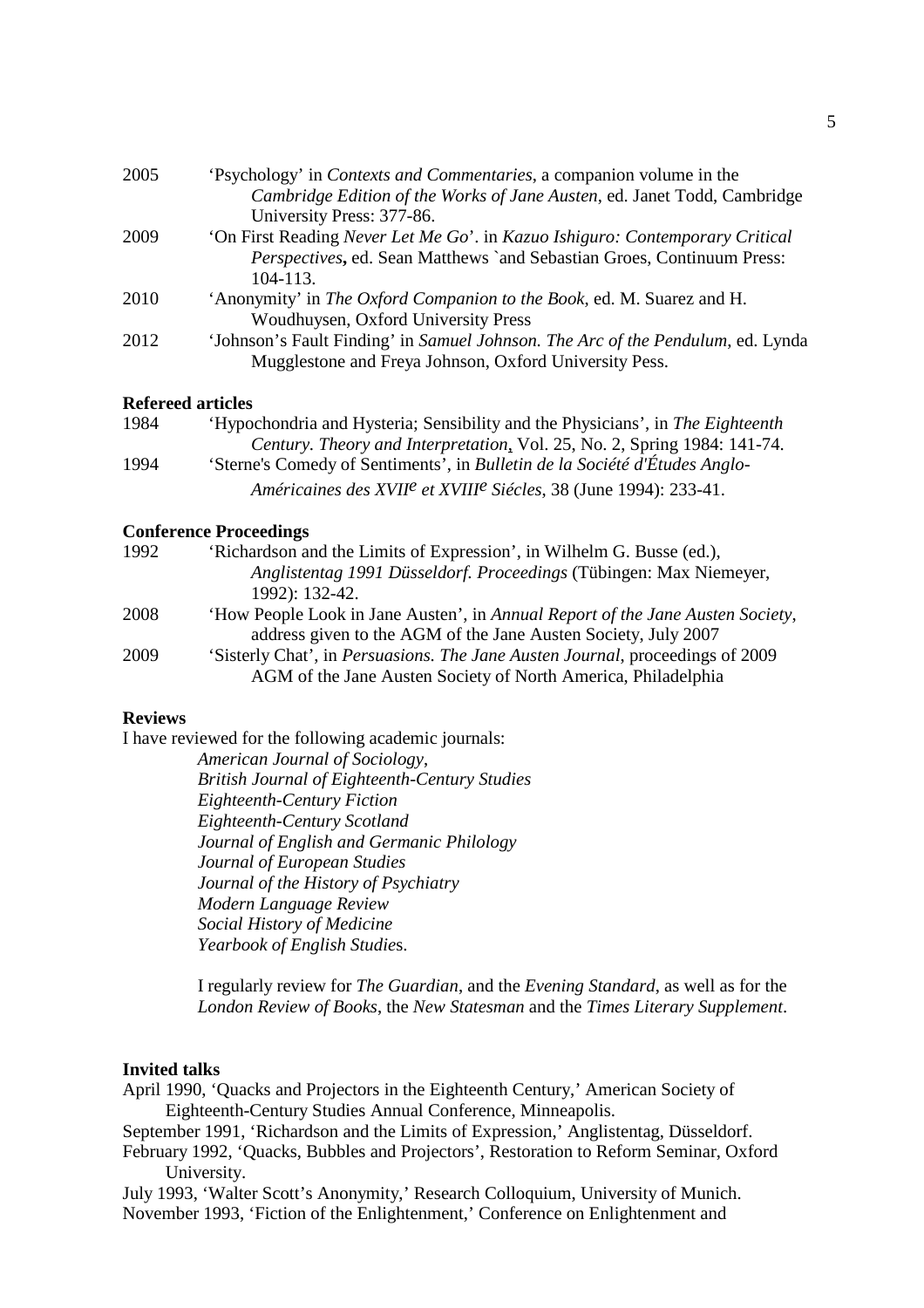Modernity, Erasmus Universiteit Rotterdam.

- January 1994, 'Laurence Sterne's Comic Sentiments,' Colloque International, Université de Paris IV.
- April 1995, 'The Making of the Self in the Eighteenth Century', Institute of Contemporary Arts, London.
- May 1995, 'Mandeville the Satirist', one-day conference, 'Bernard Mandeville: Medicine, Morality and Metaphor', The Wellcome Institute for the History of Medicine, London.
- February 1997, 'Identities Made and Unmade', Institute of Contemporary Arts, London.
- March 1997, 'Mandeville's Politics', Centre for English Studies, London University.
- May 1997, 'The History of Literary Anonymity', Research Seminar, Bristol University.
- March 1998, Defoe's *Moll Flanders*', Centre de Recherche sur les Représentations Artistiques et Littéraires en Grand-Bretagne au 18ème Siècle, Université Paris VII.
- March 1998, 'Anonymity in English Literature', Research Seminar, Institut d'études Anglophones, Université Paris VII
- October 1999, 'Writing Literary History', Restoration to Reform Seminar, Oxford University.
- January 2002, 'Habits of Reading in the Long Eighteenth Century', a response to Professor Steven Zwicker's plenary lecture, the annual conference of the British Society for Eighteenth-Century Studies, Cambridge.
- April 2002, 'Writing literary History', Centre des Lettres et Sciences Humaines, Université de Provence, Aix-en-Provence.
- May 2002, 'Sensibility', Centro Di Studi Linguistici E Letterari Europei E Postcoloniali, Università Ca' Foscari, Venice.
- September 2002, 'Love in the Past', symposium at the Tate Britain
- May 2003, 'New Grub Street', guest lecture, annual conference of the Council for College and University English, St. Anne's College Oxford
- November 2004, 'The Pleasures of Anonymity', research seminar, Department of English, University of Sheffield.
- February 2005, Royal Society of Medicine, 'Literature and Society in 1805'
- May 2005, 'Criticism and the Common Reader', Raymond Williams Memorial Lecture, Hayon-Wye Literary Festival
- November 2007, 'Literary Criticism for Ordinary Readers', 'Cultural Pleasure' colloquium, Emmanuel College, Cambridge
- June 2008, interview with Julian Barnes, 'Julian Barnes and the European Tradition', Liverpool Hope University
- March 2009, Annual Centre for the Novel Lecture, University of Aberdeen
- September 2009, 'Johnson and Fault Finding', Johnson at 300 conference, Pembroke College, Oxford
- October 2009, Plenary Lecturer, AGM Jane Austen Society of North America, Philadelphia
- October 2009, 'Anonymity', lunchtime lecture, National Portrait Gallery
- March 2010, 'Literary Criticism outside Academia', conference on 'The Good of Criticism', University of Reading
- April 2010, 'Jane Austen the Innovator', Centro Di Studi Linguistici E Letterari Europei E Postcoloniali, Università Ca' Foscari, Venice
- November 2011, The Foundation Lecture, Fitzwilliam College, Cambridge, 'The Business of Literary Fiction'
- February 2012, 'Jane Austen's Tricks', Graduate Seminar, Queen Mary University of London
- March 2012, 'Jane Austen's Tricks', Romantic Realignments seminar, English Faculty, Oxford University
- September 2012, plenary lecture at the AGM of the Jane Austen Society of North America in Minneapolis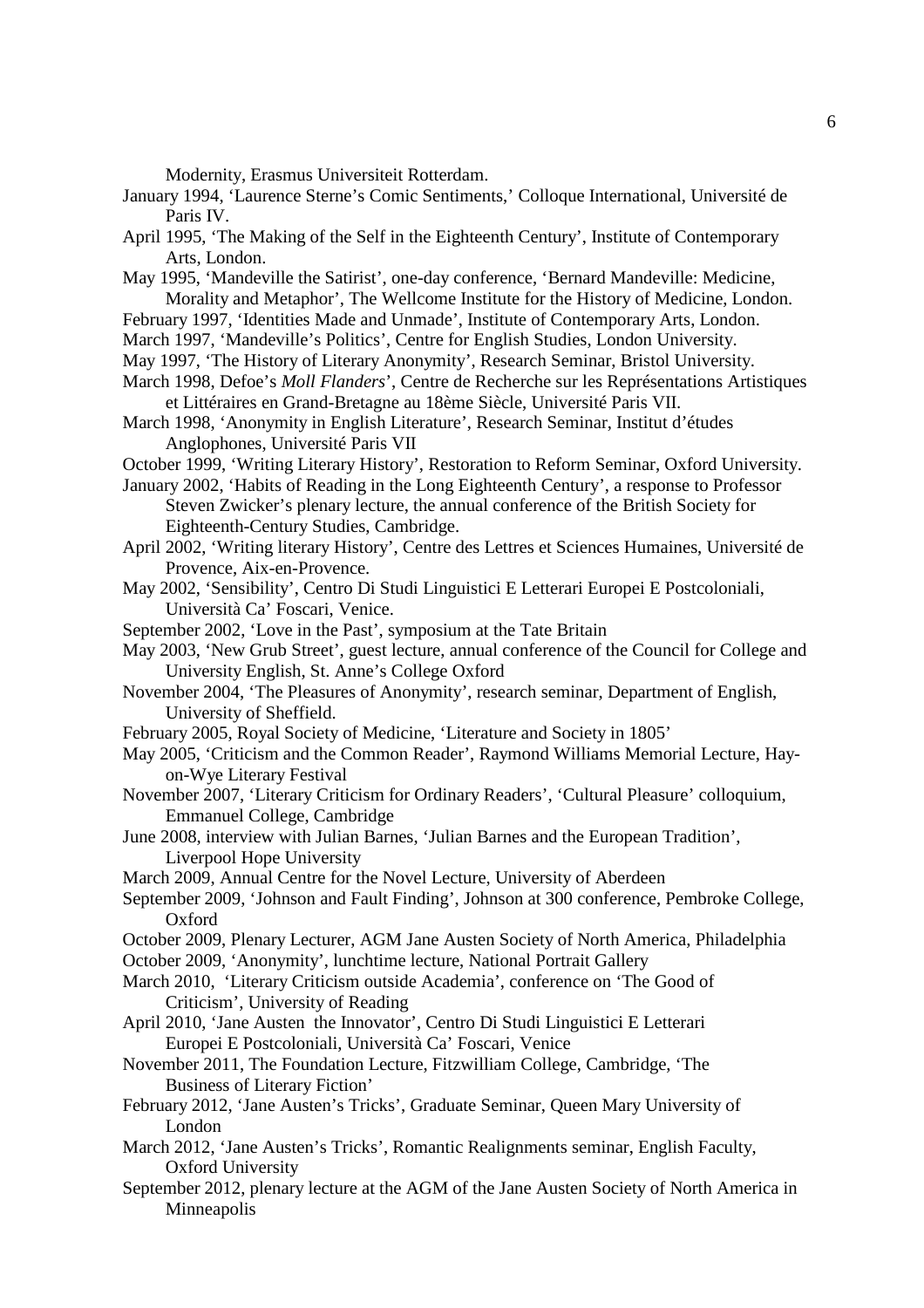June 2013, 'From Novel to Film', British Board of Film Classification

November 2014, 'Jane Austen's Blunders', conference on Mistakes in Literature and Language, Università Ca'Foscari, Venice

- For the British Council I chaired a three-day seminar in January 2012 to celebrate the bicentenary of Charles Dickens's birth at the Bertelsmann Residency in Berlin.
- In January 2014, I chaired the three-day British Council seminar 'Shakespeare Our Contemporary?' at the Bertelsmann Residency in Berlin.
- In June 2015 I spoke on Contemporary British Fiction at the British Council's Literary Festival in Moscow.

#### **Knowledge Transfer Journalism**

 For the last nine years I have written a weekly column on contemporary fiction for the *Guardian*. For the last six years this has also involved conducting an interview with the novelist concerned in front of a paying audience, initially at the *Guardian*'s Newsroom venue, and latterly at London's King's Place venue (recent interviewees have included Martin Amis, Salman Rushdie, Hilary Mantel and Jonathan Franzen). The interviews are podcast via the *Guardian*'s website. As well as reviewing books for the *Guardian*, I regularly contribute features on literary, educational and language topics.

## **Broadcasting**

 For Radio 4, I have appeared frequently on Saturday Review, Open Book, Front Row, and the Today programme, and on Radio 3's Nightwaves. I have been a frequent contributor to Word of Mouth on Radio 4 and The Verb on Radio 3, and Newsnight Review and the Review Show on BBC2.

 I have appeared on Radio 4's In Our Time 12 times, to discuss Sensibility (2002), Sensation Novels (2003), Politeness (2004), The Scriblerus Club (2005), Samuel Johnson (2005), Friendship (2006), Alexander Pope (2006), Epistolary Literature (2007), Taste (2007), Mary Wollstonecraft (2009), Swift's *Modest Proposal* (2009), *Tristram Shandy* (2014), Fanny Burney (2015) and Jane Austen's *Emma* (2015).

Amongst other programmes to which I have contributed are the following.

#### **Radio**

April 1997, contributor to a discussion of Sir Isaac Newton, On Giants' Shoulders, Radio 4.

- March 1999, contributor to A History of Grief, on death and mourning in the eighteenth century, Radio 4.
- August 1999, contributor to The Long View, on the history of publishing and censorship, Radio 4.
- July 2000, contributor to Feminine Wiles, on courtship in the eighteenth and nineteenth centuries, Radio 4.
- November 2001, contributor to Another Time, Another Place, discussing historical fiction, Radio 4.
- January 2002, participant in a discussion of 'Sensibility', 'In Our Time', Radio 4.
- September 2002, contributor to 'Harmless Pleasure', a feature on the influence of David Garrick, Radio 3.
- July 2003, contributor to a discussion of gardens in literature, Woman's Hour, Radio 4.
- October 2003, contributor to The Long View, on 18th-century physician George Cheyne, Radio 4.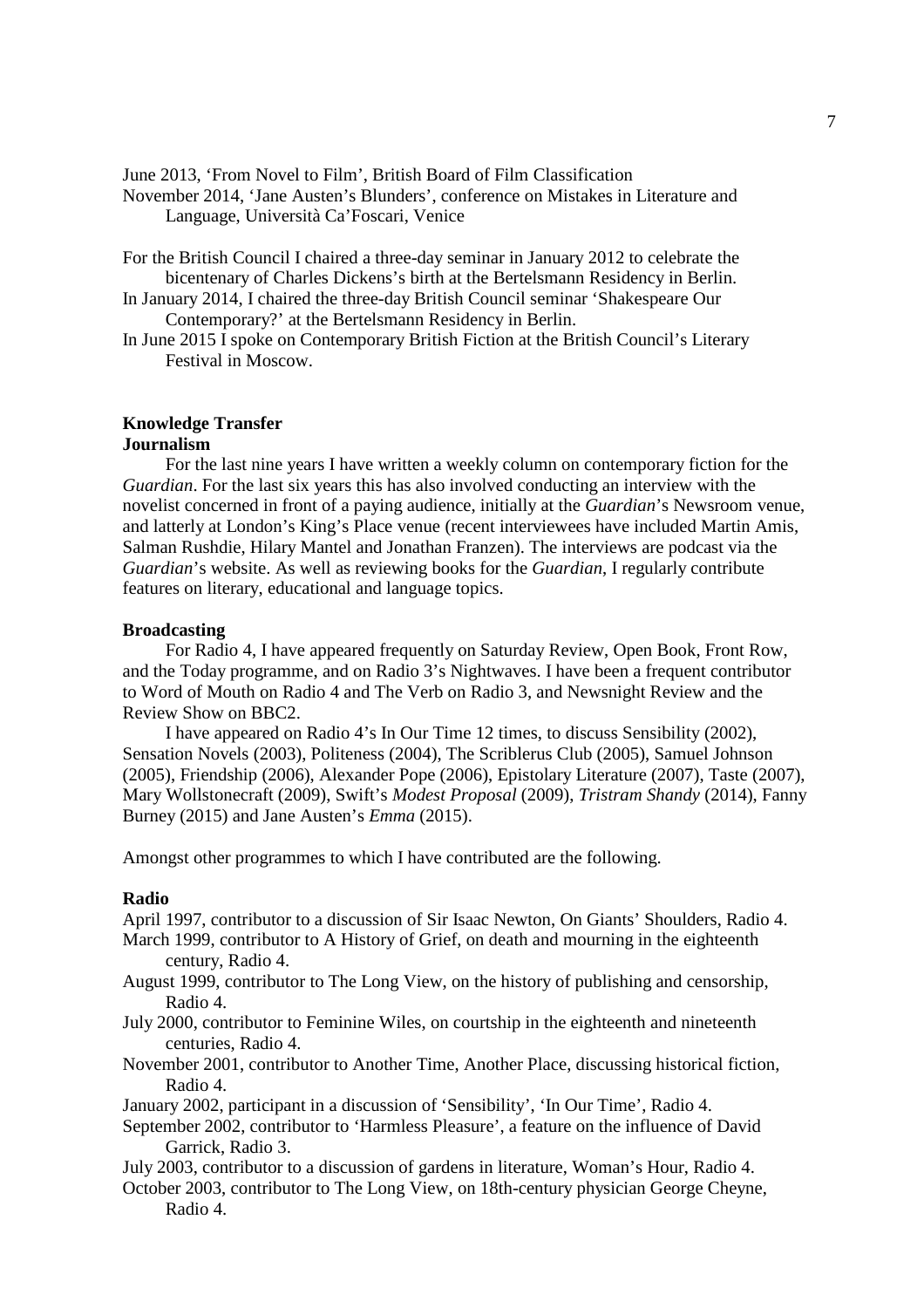November 2003, participant in a discussion of 'Sensation Novels', In Our Time, Radio 4.

January 2004, essay on 'Gout', Night Waves, Radio 3.

March 2004, essay on 'Literary anonymity', Night Waves, Radio 3.

September 2004, 'Politeness in the Eighteenth Century', In Our Time, Radio 4.

June 2005, 'The Scriblerus Club', In Our Time, Radio 4.

October 2005, 'Samuel Johnson and his Circle', In Our Time, Radio 4.

November 2005, 'The History of Pain and Pleasure', Radio 4.

October 2006, 'A Good Read', Radio 4.

November 2006, 'Alexander Pope', In Our Time, Radio 4.

December 2006, 'How to Read', BBC World Service.

March 2007, 'Epistolary Literature', In Our Time, Radio 4.

September 2007, Profile of Ian McEwan, Radio 4

October 2007, 'The History of Taste', In Our Time, Radio 4.

December 2009, Mary Wollstonecraft, In Our Time, Radio 4

January 2010, John Milton and Music, Radio 3

July 2010, Facing the Gallows, Radio 4

October 2011, Thomas Hardy's iPod, Radio 4

November-December 2011, a series of five programmes on comic writing for Open Book, Radio 4

September 2012, The Piano in Fiction, Radio 3

October 2012, In Search of Richard Yates, Radio 4

January 2013, contributor to Radio 4 series on Anonymity

January 2013, discussion of *Pride and Prejudice*, Nightwaves, Radio 3

September 2014, discussion of 'Romance/Romantic', Word of Mouth, Radio 4

## **TV**

- March 2001, contributor to 'In Pursuit of Pleasure', on the significance of pleasure gardens in eighteenth-century London, BBC2.
- January 2002, contributor to 'The British Enlightenment', for BBC Choice and BBC 4.

September/October 2002, academic consultant for and contributor to 'The Trouble with Love', 6-part BBC 2 series on the history of love.

April 2003, contributor to 'Invitation to a Hanging', on the eighteenth-century criminal Jack Sheppard, Channel 4.

June 2003, 'Before the Booker', BBC 4.

December 2003, contributor to 'Robinson Crusoe: The True Story', Channel 4.

November 2005, contributor to 'Johnson's Dictionary', BBC 4/BBC 2.

January 2006, 'The Ghost Story', BBC4/BBC 2.

January 2006, 'Jane Austen', GMTV.

September 2007, contributor to 'John Cleland', BBC4.

September 2007, contributor to 'The Protestant Rvolution', BBC 4

September 2007, contributor to 'Eighteenth-Century Bawdiness', BBC4.

February 2008, contributor to a History of Fantasy Literature, BBC 4

- June 2008, interview with Doris Lessing for the Nobel Prize organization's website (Nobelprize.org)
- February 2009, I scripted and presented 'How Reading Made Us Modern', a 60-minute programme on the History of Reading for BBC 4

June 2010, contributor to Rude Britannia, BBC 2

March 2010-present, sole consultant for a 4-part BBC 2 series on characters in English fiction

August-December 2010, scripting and presenting a 1-hour Culture Show special on the state of British fiction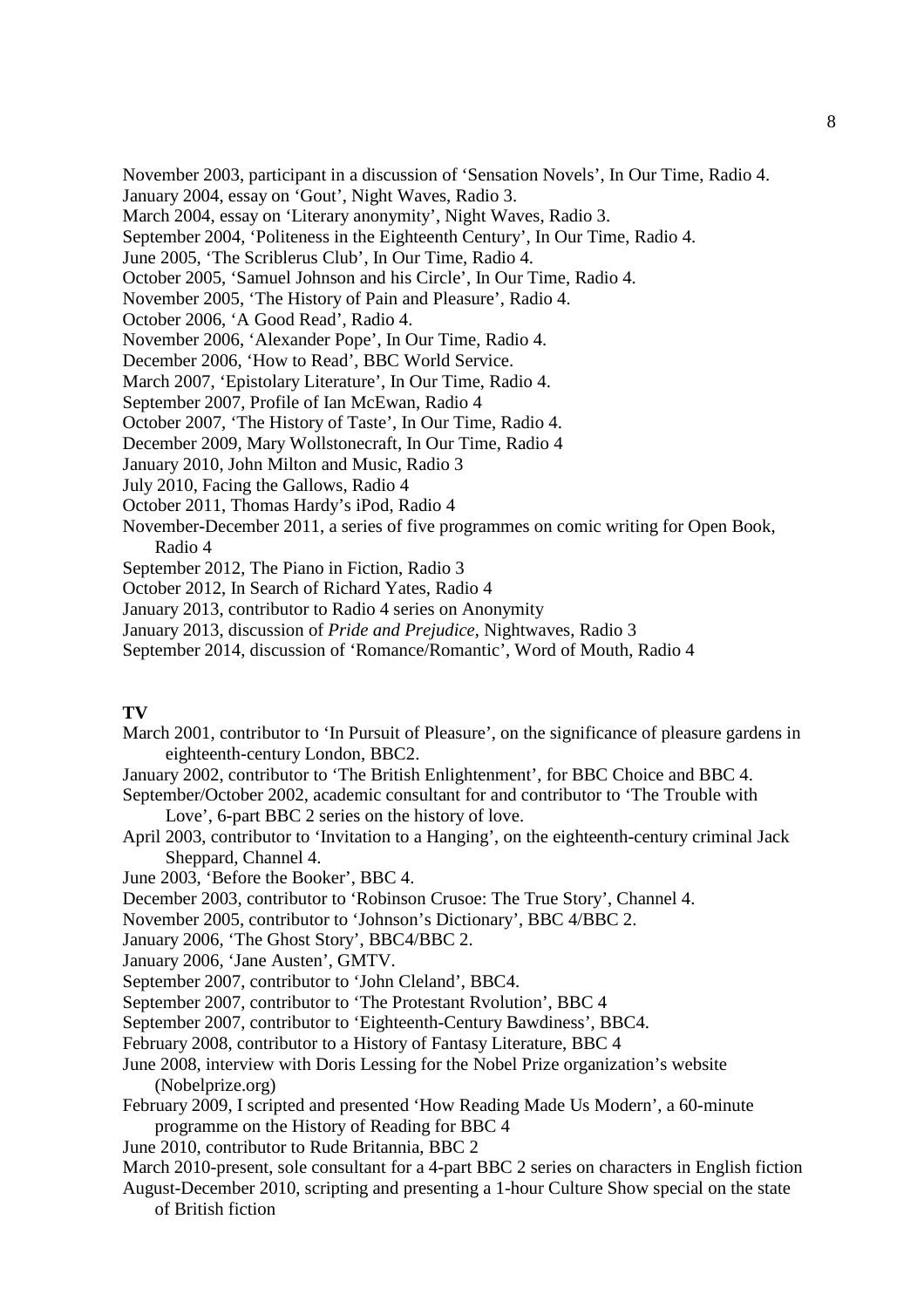April 2011, contribution to Tomeshift programme on the history of corporal punishment, BBC 4

May 2011, feature on Alan Hollinghurst, the Culture Show, BBC2 July 2011, feature on A.S. Byatt, the Culture Show, BBC2 October 2011, feature on Alexander Solzhenitsyn, the Culture Show, BBC2 December 2011, contributor to The Many Lovers of Miss Austen, BBC 2 September 2012, contributor to The Stiff Upper Lip, BBC 2 May 2013, consultant and contributor for The Pride and Prejudice Ball, BBC 2 May 2014, contributor to The Georgian Revolution, BBC 4

#### **Literary festivals etc.**

 I frequently give talks or chaired discussions on literary topics related to my academic work at literary festival and non-academic gatherings. In the last 12 months I have given talks on Jane Austen at literary festivals or events in Hay-on-Wye, Edinburgh, Sheffield, Cheltenham, Dartington, Hampstead, Guildford, Bath, Ely, Keswick, Reading and Oxford. I have also had events at the London Review of Books Bookshop and King's Place.

 In previous years I discussed my book *How Novels Work* at literary festivals in Brighton, Folkestone, Edinburgh, Hay-on-Wye, Oundle,Oxford, Sevenoaks, Keswick. I gave talks about my book *Anonymity. A Secret History of English Literature* at literary festivals in Bath, Cambridge, Liverpool, Edinburgh, Dublin and Hay-on-Wye.

 I have been on the panel for two series of British Library discussions of classic fiction (2003 and 2004). I have conducted interviews of leading writers (e.g. Claire Tomalin, Ali Smith, Mark Haddon, Will Self) for the Literature programme at the South Bank Centre.

 I have given many talks to regional branches of the Jane Austen Society, in London, Kent and Yorkshire. I was the guest lecturer at the Jane Austen Society annual conference in Cheltenham in 2006 ('Jane Austen and Reading'), and the guest lecturer at the Jane Austen Society AGM at Chawton, Hampshire in July 2007 ('How People Look in Jane Austen').

 In February 2014 I took part in the Intelligence Squared debate ('Jane Austen or Emily Brontë?') at the Royal Geographical Society.

#### **Teaching**

 BA teaching at UCL requires a wide span of literary interests. While I have always made major contributions to the Restoration and Eighteenth Century and Romantics courses, I have regularly given undergraduate lectures and seminars for Shakespeare, Victorians and Moderns II (since 1945) courses, as well as for the London in Literature, the History of the English Language and the Literary History and Representation of Homosexuality courses. I also teach on the full range of first-year courses. The breadth of my interests has allowed me to serve as examiner for every single period-based BA module from Renaissance (beginning 1550) to the present day.

 I was the course convenor for Restoration and Eighteenth-Century Literature from 1994 to 2006. I oversaw the restructuring of the course, introducing a clear chronological plan for the lectures to provide a strong sense of historical development. I also planned a set of related seminars that were specifically designed to make the major genres of the period accessible to undergraduates with no previous knowledge of Restoration or Eighteenth-Century Literature. Uptake amongst undergraduates trebled.

 In 2005 I developed a new BA course option Shakespeare on the Stage for the compulsory Shakespeare course. This involved pairing seminars with particular productions of Shakespeare plays, allowing students to study staging, lighting, use of costumes and music, etc.

I helped design the Renaissance to Enlightenment MA, which ran from 1999 to 2005.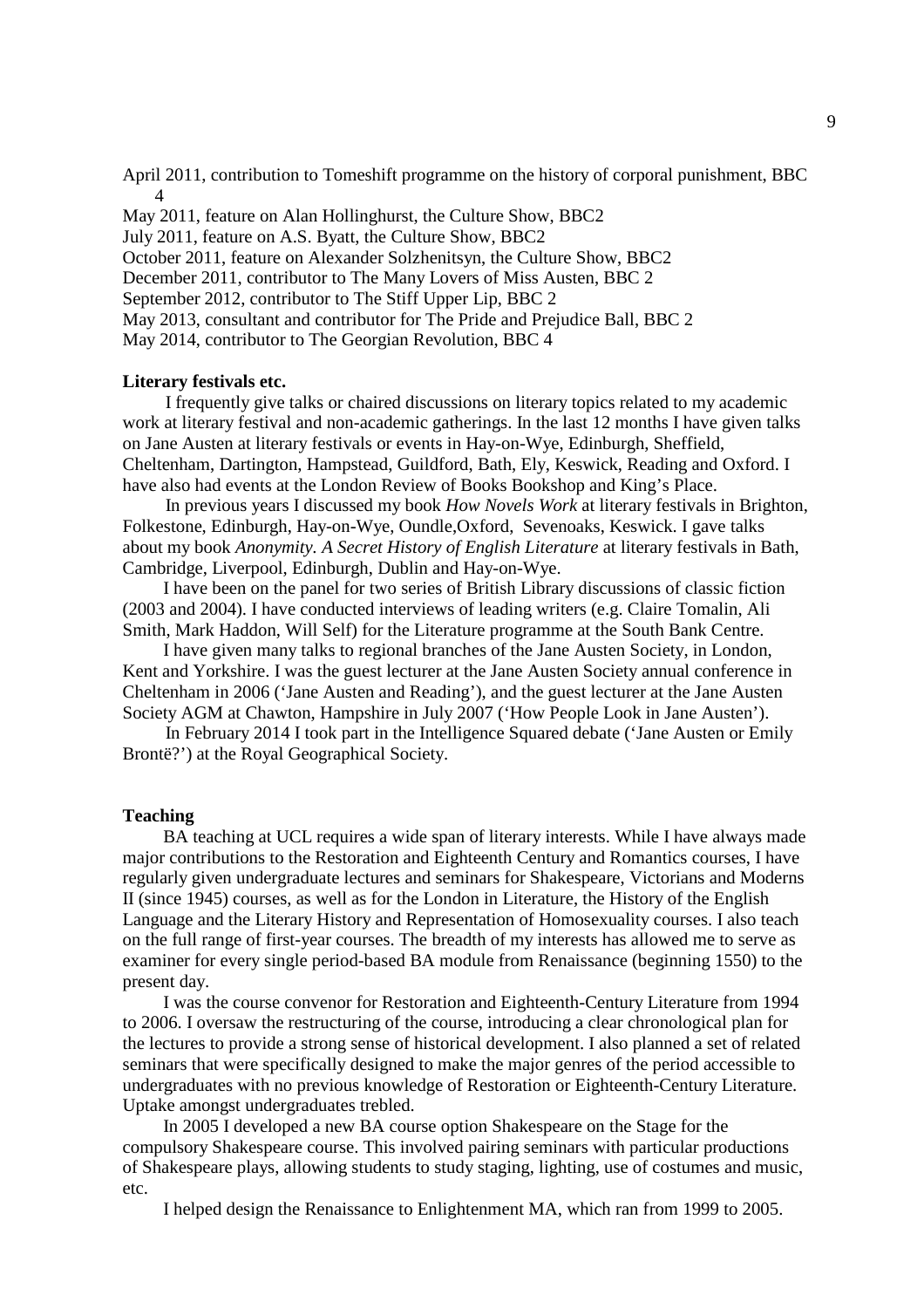Devoted to the period 1500-1770, it covered Literature and Ideas (literary authors from Spenser to Sterne, alongside philosophers from Bacon to Hume) and Research Methods (teaching skills such as palaeography, editing and bibliography). I gave seminars and tutorials for students taking this MA, which has been developed to introduce graduates to the kinds of academic work and expertise expected from a student undertaking a PhD.

 Since the English Department's Shakespeare in History MA began in 2006, I have given seminars on this course.

#### **PhD supervision**

At UCL five students have begun and successfully completed PhDs under my supervision.

| Leya Landau            | City of Pleasure: London in Eighteenth-Century Fiction |
|------------------------|--------------------------------------------------------|
| Trea Liddy             | Alexander Pope and his Patrons                         |
| <b>Henry Hitchings</b> | Samuel Johnson and Sir Thomas Browne                   |
| Louise Curran          | Samuel Richardson as Correspondent                     |
| Will Bowers            | Anglo-Italian Radical Literary Culture 1815-1823       |
|                        |                                                        |

I am currently supervising PhD students on Prisons and Fiction in the 18<sup>th</sup> Century, Fashion in Jane Austen, and the Representation of the 1980s in British Fiction.

# **External examining**

External Examiner of Certificate in Language, Literature and Drama, Goldsmiths College, University of London.

Since arriving at UCL I have examined PhDs for the Universities of Birmingham (1 time), Cambridge (5), Exeter (1), Oxford (5), Leeds (1), London (6), Sheffield (1) and the Australian National University, Canberra (1).

#### **Enabling**

| Administrative posts at UCL |                                                   |  |  |  |
|-----------------------------|---------------------------------------------------|--|--|--|
| 1995-98                     | Admissions Tutor, UCL English Department          |  |  |  |
| 1998-2001                   | Chair of Board of Studies, UCL English Department |  |  |  |
| 2006-2009                   | Graduate Tutor, UCL English Department            |  |  |  |
| $2011$ -present             | <b>Head of Department</b>                         |  |  |  |

In March 2015 I was the external assessor on the panel reviewing the School of Humanities at the University of Bristol.

# **Schools outreach**

 I am a regular contributor to events run by the Prince's Teaching Institute. In February 2008 I lectured on Modern Fiction at a day conference for secondary-school teachers given by Prince's Teaching Institute at RIBA. In November 2008 I was guest lecturer at the Prince's Teaching Institute residential course for teachers at Crewe Hall, Cheshire. In July 2009 I gave a talk to a Prince's Institute day conference for teachers on teaching contemporary fiction. I have recently given a lecture on the teaching of Victorian fiction at Pimlico Acdemy, January 2014 and a talk on teaching fiction for London teachers in July 2014.

 I have liaised closely with the Head of English at the UCL Academy to organize visits to the Aacdemy by academics, mentoring of Academy pupils by UCL undergraduates and exchanges with teachers about A-level and GCSE English Literature provision. I have myself given a master class to pupils at the Academy.